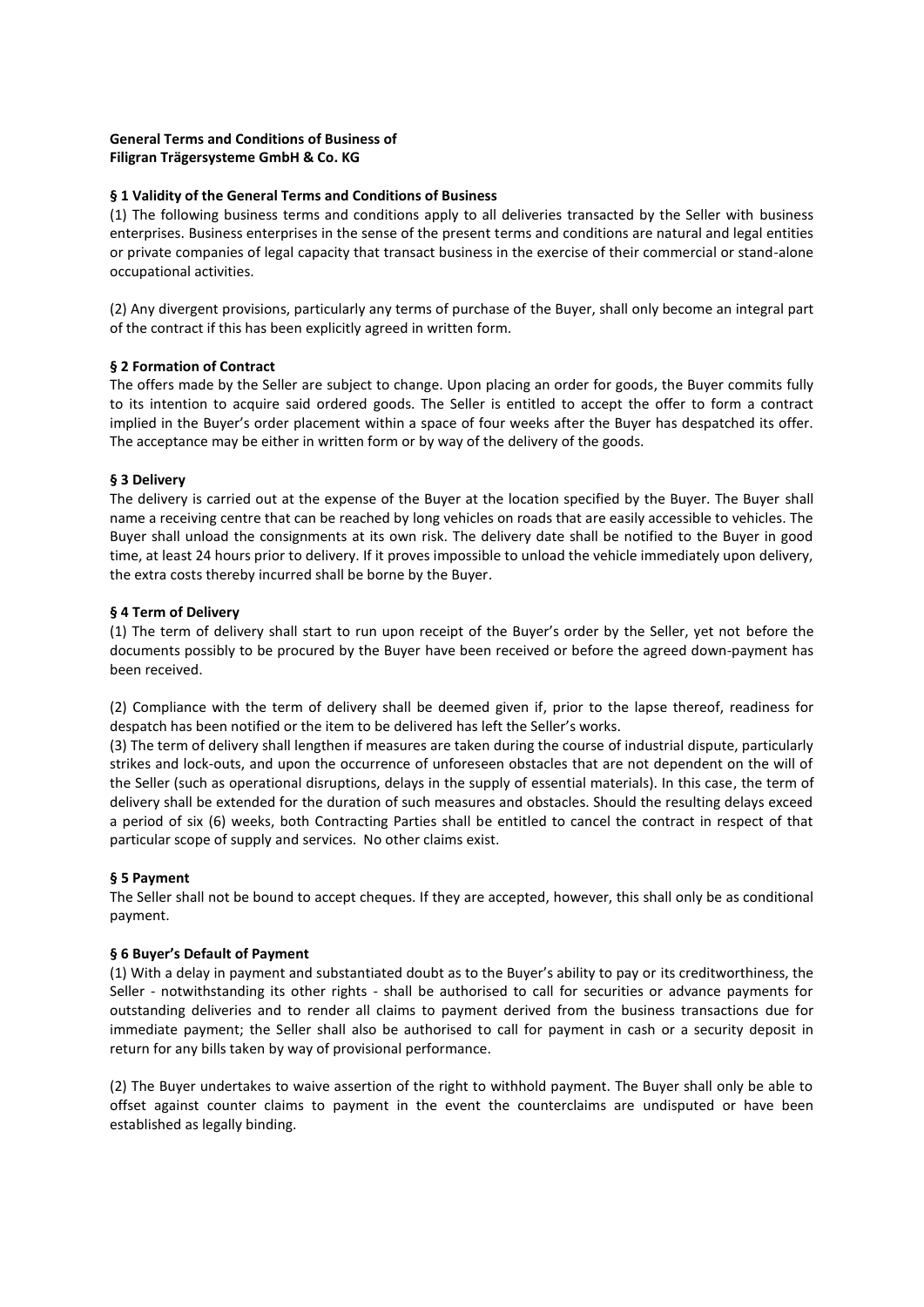#### **§ 7 Passage of Risk**

(1) The risk of loss, deterioration and dispatch shall pass in all cases to the Buyer the moment the item to be delivered leaves the Seller's business or storage premises. This shall also apply if delivery to a specific location has been arranged.

(2) If the despatch of the goods is delayed for reasons for which the Seller is not responsible, the risk shall pass to the Buyer upon notification of the readiness for despatch. The same shall apply if the Seller makes use of its right to withhold.

### **§ 8 Retention of Title**

(1) All consignments shall be delivered subject to the retention of title. The delivered goods shall remain the property of the Seller until the purchase price has been paid in full and all other claims of the Seller in respect of the Buyer from running business transactions (with payment by cheque until honouring of cheque) have been satisfied. The Buyer shall be authorized to dispose of the purchased goods in regular business proceedings.

(2) If the delivered goods are processed by the Buyer, processing shall be on behalf of the Seller, which is hence deemed to be the manufacturer as defined in Section 950 BGB [German Civil Code], and shall acquire ownership of the interim or final product. In the event the goods are processed together with others, not belonging to the Buyer, the Seller shall acquire co-ownership of the new item to the extent of the value of the delivered goods in proportion to the value of the other goods, not belonging to the Buyer, at the time of processing. If the goods subject to the retention of title are incorporated by the Buyer as significant components into third-party real estate, the Buyer shall already now assign its third-party claim to payment to which it is entitled to the Seller to the amount of the value of the goods that are subject to the retention of title.

(3) Already now, the Buyer shall assign its third-party claims derived from resale to the extent of the value of the goods to which title is retained, i.e. the Seller's co-owned part of the article (Clause 8 par. 2), to the Seller as collateral. The Seller shall accept said assignment. The Buyer shall be entitled and is obliged to collect the claims to payment, unless the Seller revokes said authorisation. The Seller's authority to collect the claims to payment itself shall not be affected hereby.

(4) The authorisation of the Buyer to collect payment shall expire without explicit declaration on the part of the Seller if the Buyer ceases to render payment. The Seller shall not make any use of its authority to collect payment as long as the Buyer continues to honour its duties to render payment.

(5) The Seller undertakes at the request of the Buyer to select and release the securities to which it is entitled under the foregoing conditions, providing the value of the securities to be realised tops the claims to be secured by more than ten percent.

(6) The Buyer shall not be allowed to pledge or assign the delivered articles as collateral. In the event the goods are pledged or seized or otherwise disposed of by third parties, the Buyer shall inform the Seller immediately and provide all necessary information and documentation for protecting the rights of the Seller.

## **§ 9 Guarantee**

(1) The responsibility of the Seller to guarantee the goods shall be limited at its own discretion - subject to due notification of defects within the prescribed period - to replacing delivery or rectifying a defect. Should subsequent performance not be successful, the Buyer shall, as matter of principle, be able to call for a reduction of payment (decrease) or rescind (cancel) the contract. With a minor infringement of contract, the Buyer shall not be entitled to rescind the contract.

(2) If the Buyer choses to rescind the contract owing to a defective title or material defect following subsequent performance that was not successful, the Buyer shall not also be entitled to claim compensation for damages on the grounds of the defect.

After subsequent performance that was not successful, if the Buyer decides to claim damages, the goods shall remain with the Buyer if this can be reasonable expected of the Buyer. Compensation for damages shall be